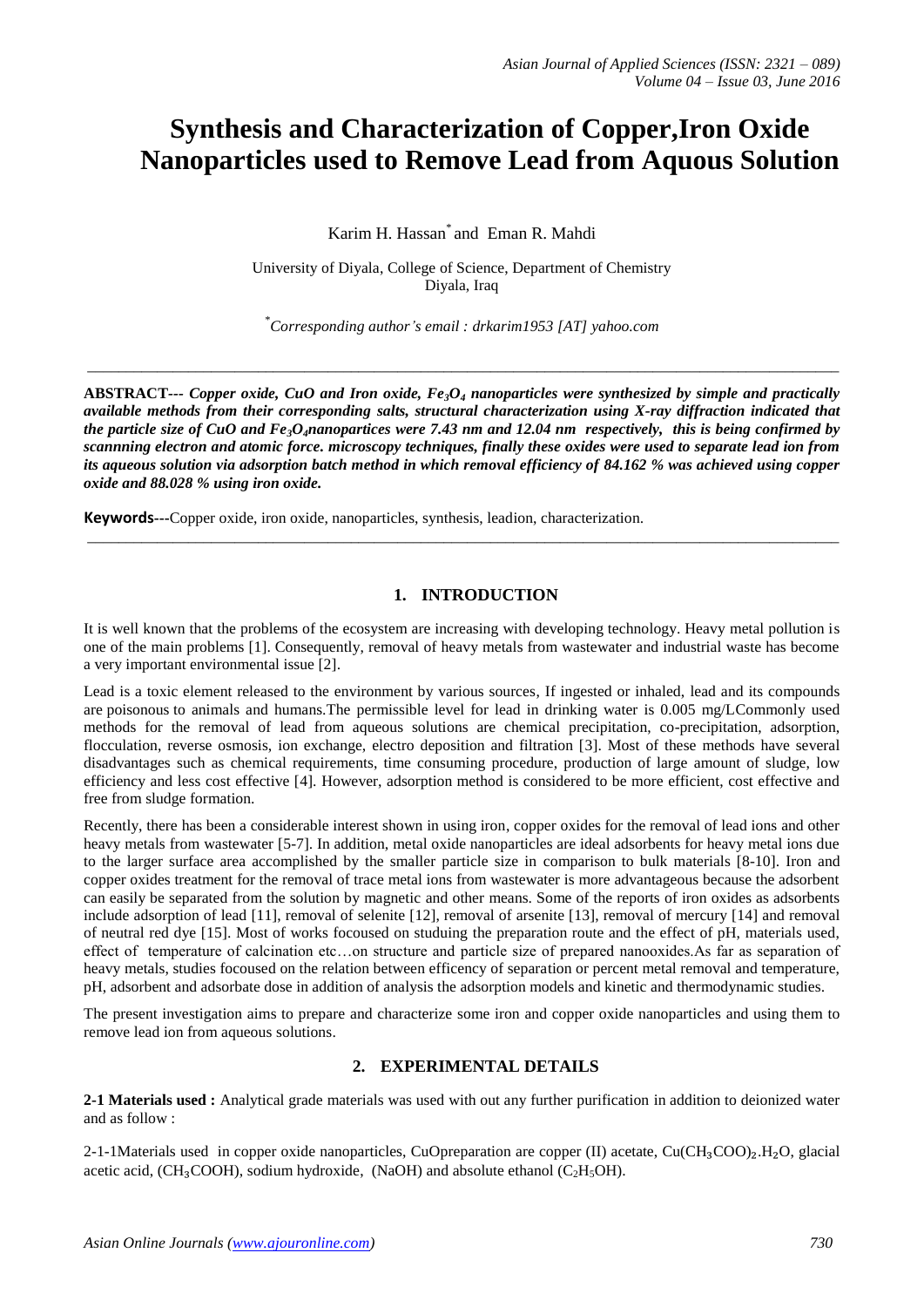2-1-2Materials used in iron oxide nanoparticles,  $Fe_3O_4$  preparation are iron(II) sulphate, (FeSO<sub>4</sub>.5H<sub>2</sub>O), iron(III) Chloride,  $(FeCl<sub>3</sub>)$ , and sodium hydroxide.  $(NaOH)$ .

2-1-3Materials used in separation of lead ion arelead (II) acetate,  $Pb(CH_3COO)_2.H_2O$ , sulfuric acid,( $H_2SO_4$ ) and sodium hydroxide (NaOH).

### **2-2 Preparation of metal oxides nanoparticles :**

#### 2-2-1 Preparation of copper oxide nanoparticles:

Copper Oxide Nanoparticles (CuO) were synthesized by mixing the required amount of copper(II) acetateand glacial acetic acid in beaker and the mixture was heated to the boiling temperature with a continuous stirring, then sodium hydroxide solution was added to the mixture until the mixture solution color turned from blue color to the black one directly and the black precipitate formed. Finally the mixture cooled to the room temperature and separated by centrifuge and copper oxide nanoparticles that obtained is filtered off and washed with deionized water and absolute ethanol for several times and then dried at  $60^{\circ}$ C for 8 hours to obtain dry product of copper oxide nanoparticles [16-17].

#### 2-2-2 Preparation of iron oxide,  $Fe<sub>3</sub>O<sub>4</sub>$ nanoparticles:

Iron oxide nanoparticle (magnetite) was prepared by precipitationmethod [6] wherestoichiometric amount of Iron(II) sulphateand Iron(III) chloride solutions mixed together ,then sodium hydroxide solution was added into the mixture with stirring for 1 hour at room temperature so as to obtain pH value between (10-11), it is noted thata dark precipitate was formed, this is filtered, washed several times withdeionized water and finally it was dried at 150°C for 3 hours in oven andgrinded to fine powder[18].

#### **2-3 Characterization of metal oxide nanoparticles :**

The X-ray diffraction pattern of the prepared oxides were recorded using XRD-6000 with Cuka( $\lambda=1.5406$ A°) that have an accelerating voltage of 220/50 HZ which is produce by SHIMADZU company.The scanning electron microscope (SEM) used in imaging the nanoparticles was a scanning electron microscope AIS2300C . Atomic force microscopy (AFM) used to study surface morphology of the samples was AFM model AA 3000 SPM 220 V- angstrum Advanced INC , USA, and finally elemental concentration analysis was measure byatomic absorption spectrometertype AURORA TRACE AI 1200.

## **2-4 Separation of lead ion by adsorption technique:**

A stock solution containing lead ion was prepared by dissolving a known quantity of lead (II) acetate in deionized water . Batch adsorption [19] studies were performed by mixing 0.1 of metal oxide nanoparticle with 50 ml of solutions with different lead ions concentrations (100, 200, 300 ppm) in 100 ml volumetric flask and the pH value was adjusted to 3.5 using 0.5M H<sub>2</sub>SO<sub>4</sub> and 0.5M NaOH. All the experiments were performed at room temperature of  $25\pm1^{\circ}$ C in a shaker water bath at a contact time of (30 , 60 , 90 and 120 min ) and after that the samples were filtered of and the concentration of lead ions measured.

## **3. RESULTS AND DISCUSSION**

#### **3-1 X-ray diffraction and particle size calculationof metal oxides nanoparticles:**

XRD patterns and data of metals oxides nanoparticles are shown in Fig.1 and table 1andFig.2 and table 2 for CuO and Fe3O4 respectively, The positions and intensities of peaks are in a good agreement with those reported in JCPDS file NO. 48-1548 for copper oxide nanoparticle and NO. 19-0629 for iron oxide nanoparticles.

#### **Table1:** Strongest three peaks in XRD of copper oxide nanoparticles

| No. | Peak No. | $2\theta$ (deg) | d(A)    | <b>FWHM</b> (deg) | <b>Intensity</b> ( Counts) |
|-----|----------|-----------------|---------|-------------------|----------------------------|
|     |          | 38.6249         | 2.32916 | 1.13200           | 499                        |
|     |          | 35.4796         | 2.52810 | 1.17570           | 387                        |
|     |          | 48.7088         | 1.86794 | .38000            | 94                         |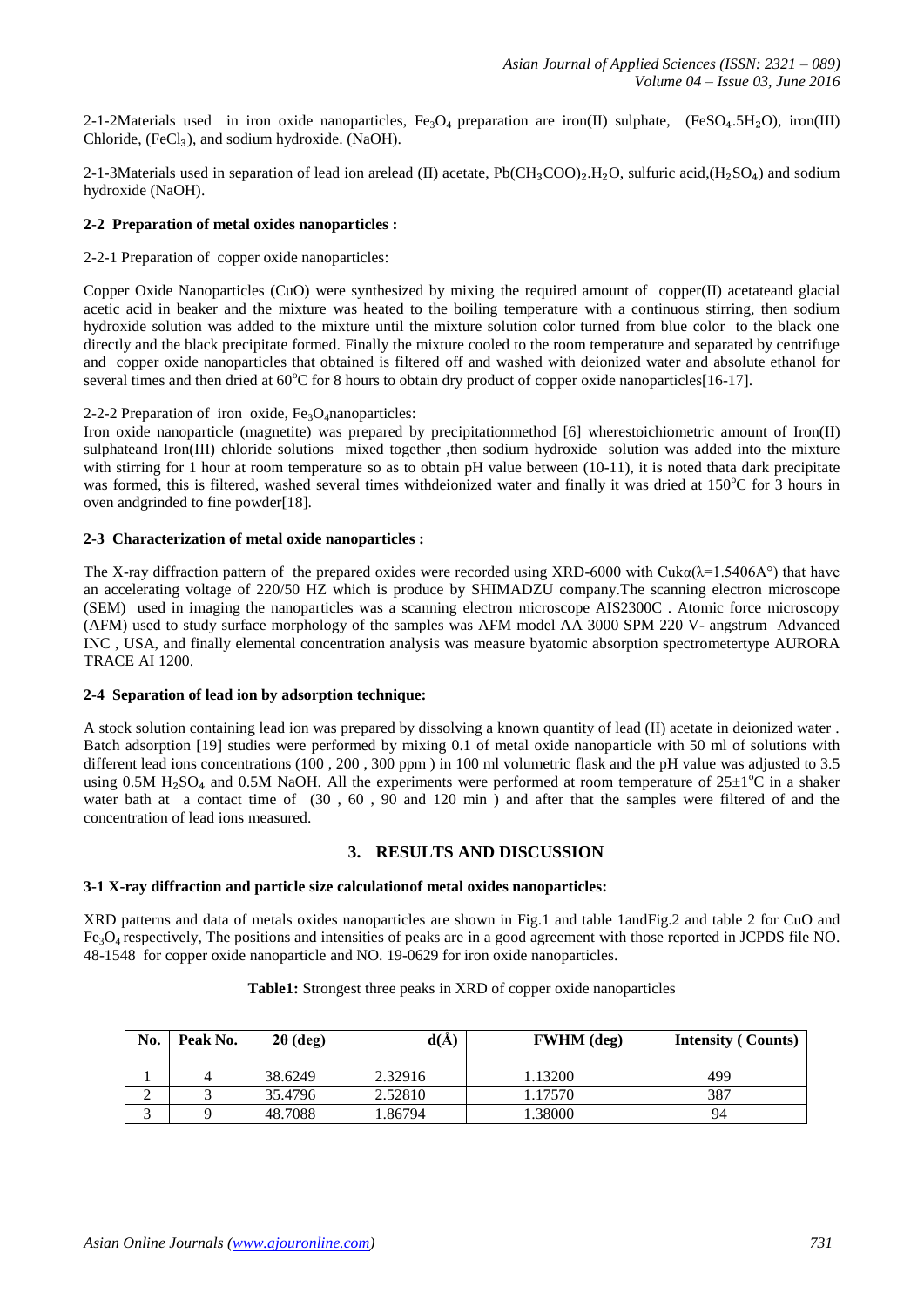

**Figure 1:**XRD pattern of copper oxides nanoparticles.

**Table 2:**Strongest three peaks in XRD of iron oxide nanoparticles  $Fe<sub>3</sub>O<sub>4</sub>$ 

| No. | Peak No. | $2\theta(\text{deg})$ | d(A)    | <b>FWHM</b> (deg) | <b>Intensity (Counts)</b> |
|-----|----------|-----------------------|---------|-------------------|---------------------------|
|     |          | 35.6106               | 2.51910 | 0.69330           | 68                        |
|     | 38       | 62.8434               | 1.47756 | 0.76000           | 30                        |
|     | 18       | 30.2031               | 2.95666 | 0.68000           | 20                        |



**Figure 2:XRD** pattern of iron oxides nanoparticles

The crystal size has been calculated from the XRD pattern by use of Debye Scherer equation [20-21].

#### **D = 0.9 λ / β cos θ**

Where D is the crystallite size,  $\lambda$  is the wavelength of radiation,  $\theta$  is the Braggs angle and  $\beta$  is the full width at half maximum (FWHM) .The crystallite size corresponding to the highest peak [22-23] in XRD pattern was found is 7.43 nm for copper oxide nanoparticles (CuO), and 12.04 nm for iron oxide nanoparticles (Fe<sub>3</sub>O<sub>4</sub>). The presence of sharp peaks in XRD patterns and crystallite size less than 100 nm suggest the nano crystalline nature of both oxides.

#### **3-2 Scannning electron microscope and atomic force microscope:**

The surface morphology of the prepared CuO and  $Fe<sub>3</sub>O<sub>4</sub>$ nanopartices were revealed through the SEM image and shown in Figs.3 and 4. Both show a homogeneous distribution of spherical shape like nanoparticles with ieeigulardistribution.From SEM images it is confirmed that the particles having size in between 50-70 nanometers by simple counting and calculations of number of particles and their sizes, this will confirm the nanostructure nature of both oxides.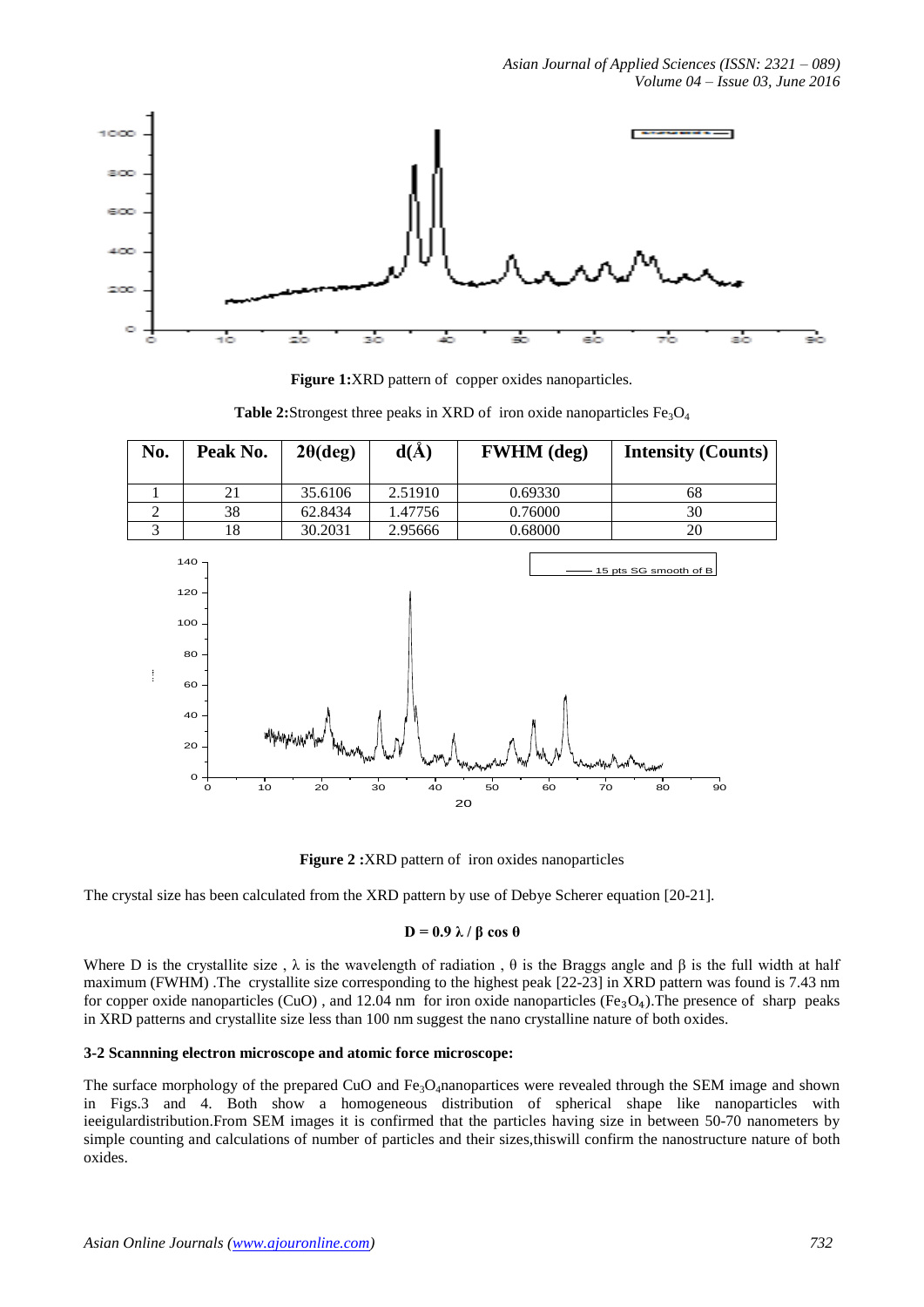*Asian Journal of Applied Sciences (ISSN: 2321 – 089) Volume 04 – Issue 03, June 2016*



**Figure 3 :**SEM image of copper oxide nanoparticles.



**Figure 4 :** SEM images of iron oxide nanoparticles.

The surface morphology of CuO nanoparticles examined by AFM shown in Fig.5 and Table.3, images of AFM for copper oxide nanoparticles with area (size= 2052nmX2023nm) and ability analytical(pixels=508,501).Fig.(5-a) is AFM picture in three dimensions (3D) , it explains structural shape for grains ,Fig.(5-b) is AFM picture in two dimensions (2D) it is found that the average roughness is 4.04 nm and RMS (Root mean square ) is 4.67 nm, also Fig. (5-c) represents particle size distribution, which is also explained numerically in table 3, where average diameter is 68.42 nm ,and the particle size of less than 10 % of the total particles is 40 nm, less than 50 % is 65 nm and less than 90% is 90 nm and these are agree also with those obtained from SEM .



(5-a) (5-b)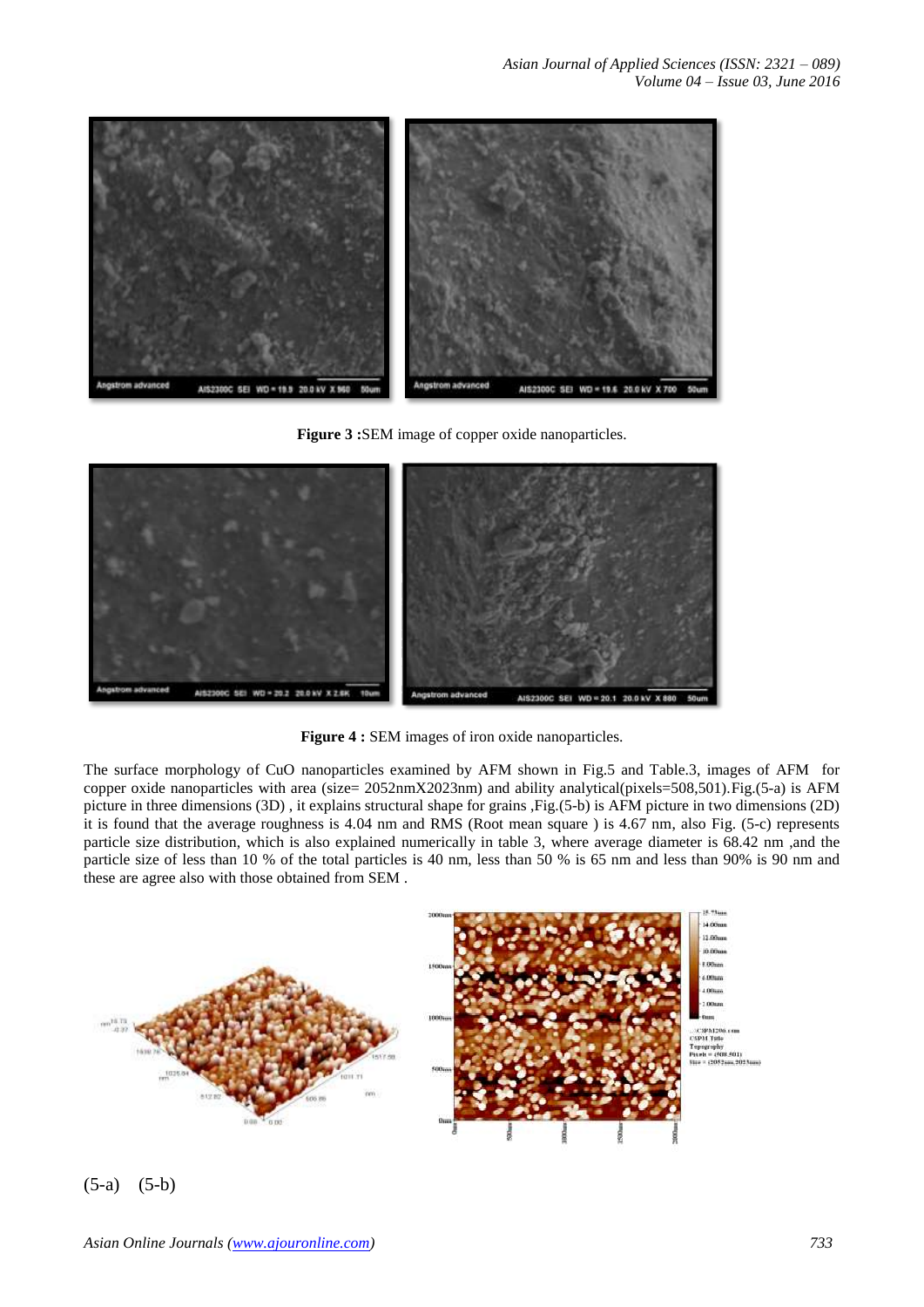

**Figure 5 :**AFM for copper oxide nanoparticles

|  |  |  | <b>Table 3 :</b> Granularity cumulating distribution and average diameter of nanoparticles |  |  |  |
|--|--|--|--------------------------------------------------------------------------------------------|--|--|--|
|--|--|--|--------------------------------------------------------------------------------------------|--|--|--|

| <b>Diamter</b> | <b>Volume</b> | <b>Cumulation</b> | <b>Diameter</b> | Volume(       | <b>Cumulation</b> | Diameter(n) | Volume <sup>(</sup> | <b>Cumulation</b> |
|----------------|---------------|-------------------|-----------------|---------------|-------------------|-------------|---------------------|-------------------|
| (nm)           | $\frac{9}{0}$ | $(\%)$            | (nm)            | $\frac{6}{2}$ | $(\%)$            | $m$ $<$     | $\%$                | (%)               |
|                |               |                   |                 |               |                   |             |                     |                   |
| 10.00          | 0.22          | 0.22              | 55.00           | 8.52          | 26.20             | 100.00      | 2.84                | 93.89             |
| 15.00          | 0.22          | 0.44              | 60.00           | 8.08          | 34.28             | 105.00      | 1.75                | 95.63             |
| 20.00          | 0.44          | 0.87              | 65.00           | 9.17          | 43.45             | 110.00      | 1.97                | 97.60             |
| 25.00          | 0.66          | 1.53              | 70.00           | 11.79         | 55.24             | 115.00      | 0.87                | 98.47             |
| 30.00          | 0.66          | 2.18              | 75.00           | 9.61          | 64.85             | 120.00      | 0.87                | 99.34             |
| 35.00          | 0.66          | 2.84              | 80.00           | 8.95          | 73.80             | 125.00      | 0.44                | 99.78             |
| 40.00          | 2.62          | 5.46              | 85.00           | 6.99          | 80.79             | 130.00      | 0.22                | 100.00            |
| 45.00          | 4.59          | 10.04             | 90.00           | 5.90          | 86.68             |             |                     |                   |
| 50.00          | 7.64          | 17.69             | 95.00           | 4.37          | 91.05             |             |                     |                   |

Fig.6 and Table 4 explain images and data of AFM for iron oxide nanoparticles  $(Fe<sub>3</sub>O<sub>4</sub>)$ with area (size= 1996nmX2026nm) and ability analytical(pixels= 468,475.Fig. (6-a) is AFM picture in three dimensions (3D) , it explains structural shape for grains ,Fig. (6-b) is AFM picture in two dimensions (2D) it found average roughness is 1.96 nm and RMS (Root mean square) is 2.3 nm also Fig. (6-c) represents particle size distribution, which is also explained numerically in table 4 where average diameter is 64.70 nm ,and the particle size of less than 10 % of the total particles is 40 nm, less than 60 % is 65 nm and less than 90% is 85 nm and these are agree also with thoseobtained from SEM.

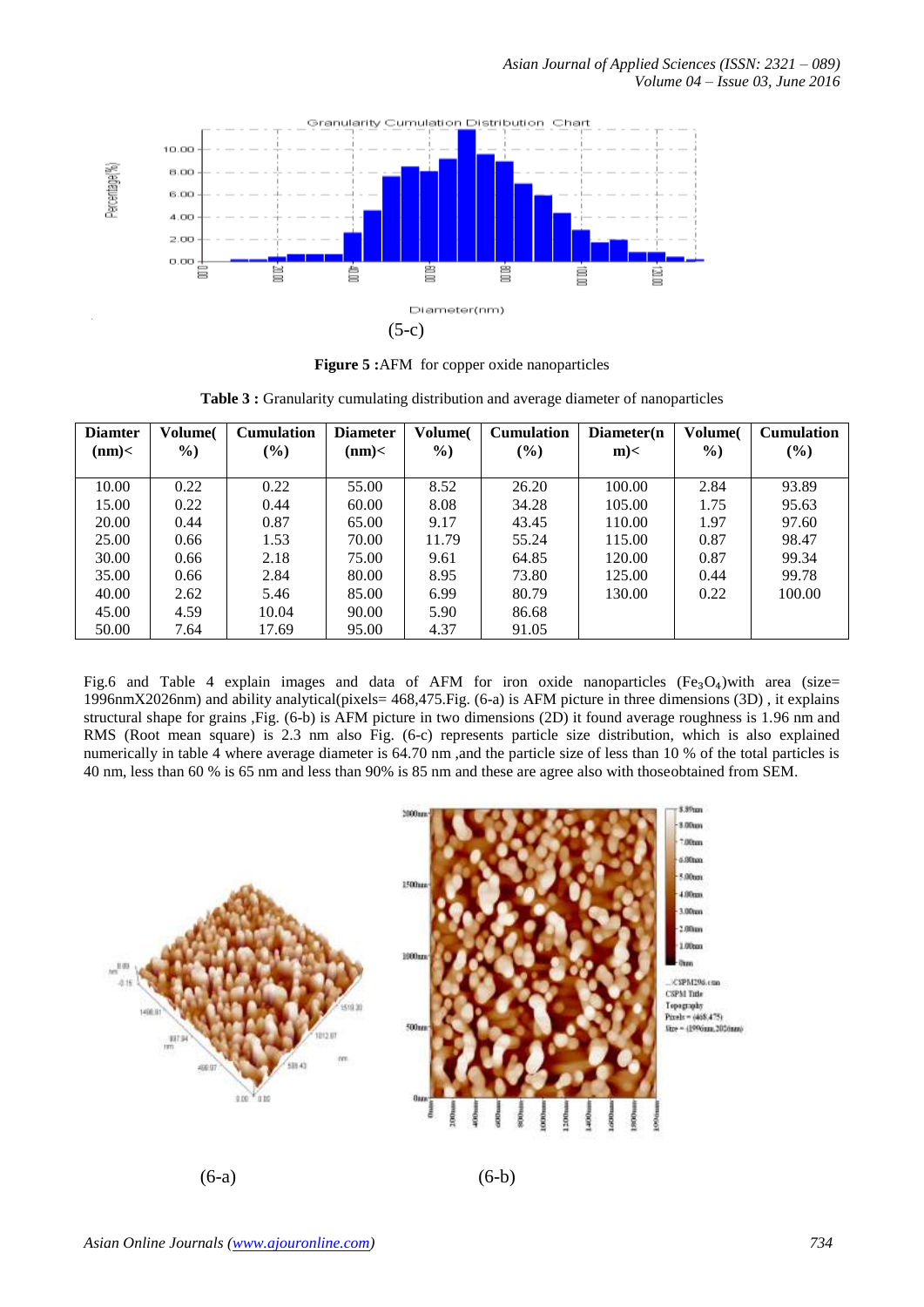

**Figure 6 :**AFM for iron oxide nanoparticles

|  |  |  | Table 4: Granularity cumulating distribution and average diameter of nanoparticles |
|--|--|--|------------------------------------------------------------------------------------|

| <b>Diameter</b> | Volume        | Cumulation | <b>Diameter</b> | Volume( | <b>Cumulation</b> | Diameter( | Volume | <b>Cumulation</b> |
|-----------------|---------------|------------|-----------------|---------|-------------------|-----------|--------|-------------------|
| (nm)            | $\frac{9}{0}$ | $(\%)$     | $(nm)$ <        | $\%$    | $\frac{9}{0}$     | $nm$ $<$  | $(\%)$ | $(\%)$            |
| 80.00           | 9.03          | 9.03       | 110.00          | 10.42   | 80.56             | 140.00    | 0.69   | 97.92             |
| 85.00           | 14.58         | 23.61      | 115.00          | 4.17    | 84.72             | 145.00    | 0.69   | 98.61             |
| 90.00           | 10.42         | 34.03      | 120.00          | 4.86    | 89.58             | 150.00    | 0.69   | 99.31             |
| 95.00           | 13.19         | 47.22      | 125.00          | 3.47    | 93.06             | 180.00    | 0.69   | 100.00            |
| 100.00          | 10.42         | 57.64      | 130.00          | 2.78    | 95.83             |           |        |                   |
| 105.00          | 12.50         | 70.14      | 135.00          | 1.39    | 97.22             |           |        |                   |

## **3-3 Separation of lead ions using CuO and Fe3O4 nanoparticles.**

The batchwiseremoval of lead was performed at room temperature using lead ion concentration of 100, 200 and 300 ppm and a contact time of 20, 60, 90 and 120 minutes while all other experimental parameters being the same. Figs7 and 8 show the relation between percent lead removal and contact time using copper oxide and iron oxide nanoparticles respectively. In both cases there isincrease in percent removal of lead as contact time increase as was expected and shown in other work[5,8,24],

It seem that, lead ion,  $Pb^{2+}$  ions were adsorbed onto CuO and Fe<sub>3</sub>O<sub>4</sub>nanoparticles rapidly, and equilibrium was established within 30 minutes.This could be due to the small size of both oxides nanoparticles, which was favorable for the diffusion of  $Pb^{2+}$  ions from bulk solution onto the active sites of the solid surface. The short equilibrium time was in agreement with that reported by other researchers for the adsorption of other metal ions onto iron oxide nanoparticles [25-27]. This is in contrast to other conventional porous adsorbents [28] in which adsorption occurs through pore diffusion steps, This result is promising as equilibrium time plays a major role in economic viability for wastewater treatment plant.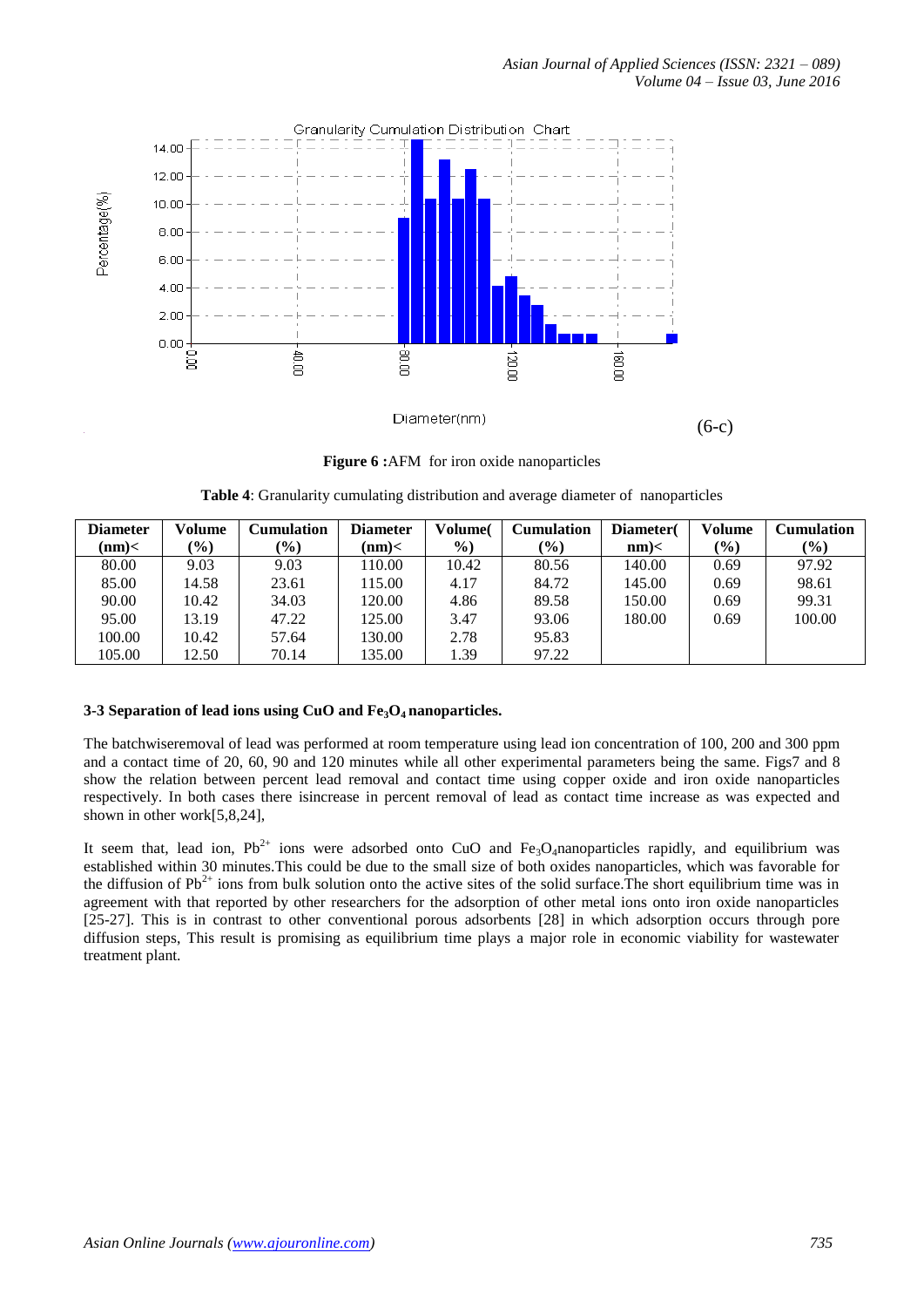

**Figure 7 :**Percent removal of lead ion using copper oxide nanoparticles.



**Figure 8 :** Percent removal of lead ion using iron oxide nanoparticles.

# **4. CONCLUSIONS**

It was concluded from the present work that both CuO and  $Fe<sub>3</sub>O<sub>4</sub>$  nanoparticles can be prepared by a simple precipitation method. XRD spectrum revealed that particle size obtained was around 7.43 nm and 12.04 nm respectively which agreed fairly well with XRD data.surface morphology as a main nanoparticles phenomenon was studied in terms of SEM and AFM spectroscopic techniues which prove XRD data.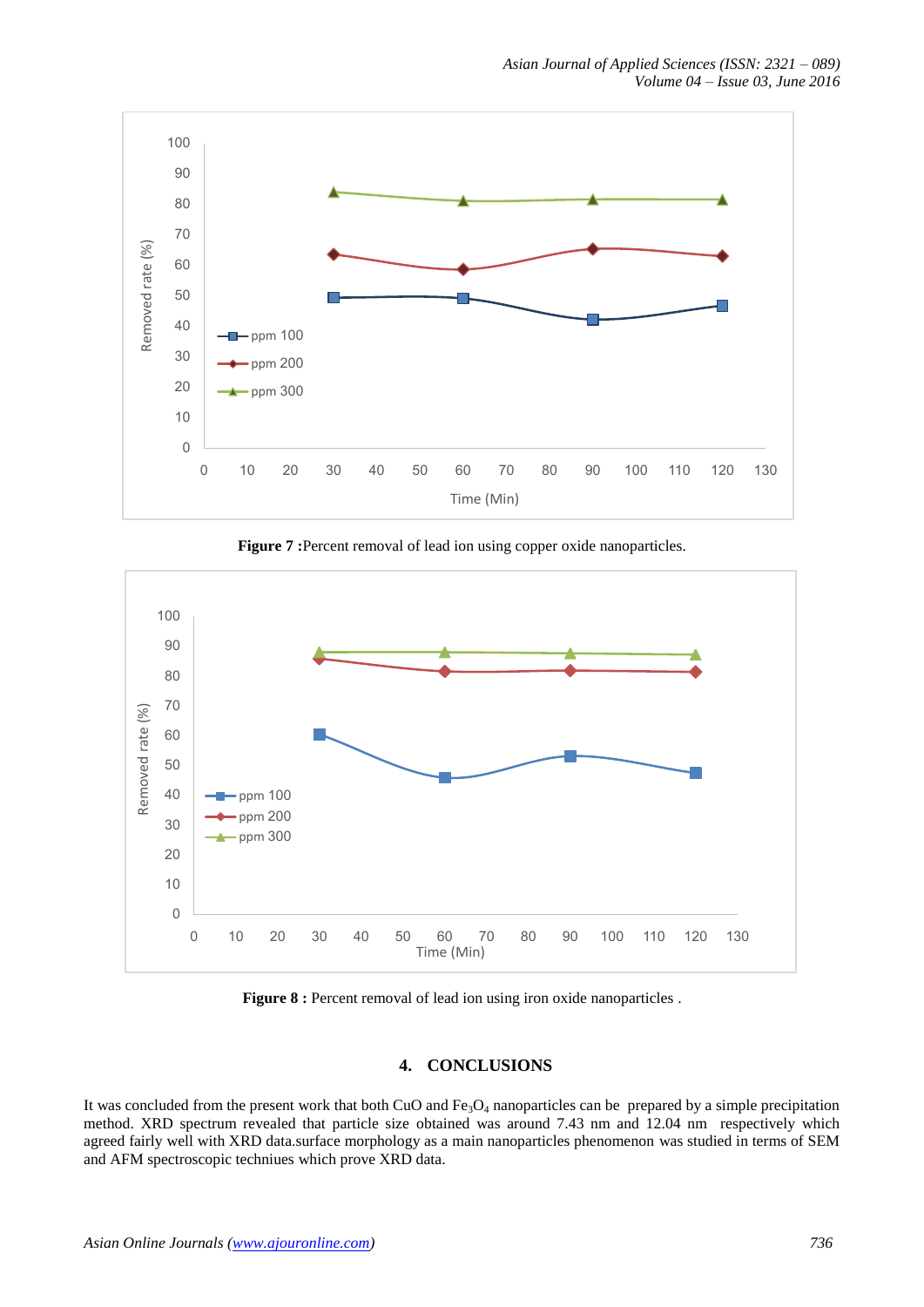These nanoparticles were successfully tested for the removal of toxic lead metal from synthetic aqueous solutions,The adsorption process was conducted into acidic and basic environment with lead ion concentration of 100, 200 and 300ppm and a contact time of 30, 60, 90 , 120 minutes.

The obtained adsorption data indicated a higher adsorption tendency for lead ion.The adsorption study showed that the electrostatic attraction was responsible for the metal removal in case of both oxides.The obtained data represents only the preliminary result obtained for achieving a systematic study regarding the removal of heavy metals from wastewaters using adsorbents nanoparticles with high capacity of adsorption due theirs high surface area.

# **5. ACKNOWLEDGMENTS**

The authors wish to acknowledge the technical analysis staff in chemistry department of college of science in Diyala university for facilitating the use of atomic absorption spectrophotometer and for providing laboratory facilities and also the central service laboratory ,Collage of Education Ibn Al-Haitham ,Baghdad University ,Iraq,for use of SEM and XRD and other analysis.

## **6. REFERENCES**

[1] Uzun I., andGuzel F., ʻʻ Adsorption of some heavy metal ions from aqueous solution by activated carbon with those of some other adsorbent '', Turk. J. Chem., 24, 291-297, 2000.

[2] Awan M. A., Qazi I. A., and Khalid I.,ʻʻRemoval of Heavy Metals through Adsorption Using Sand '', Environ. Sci., 15(3), 413-416, 2003.

**[**3] N. Li, and R. Bai,**ʻʻ**Highly Enhanced Adsorption of Lead Ions on Chitosan Granules Functionalized with Poly(acrylic acid) '', Ind. Eng. Chem. Res., 45, 7897-7904, 2006.

[4] V.K.Gupta, S.Agarwal, and T.A.Saleh,ʻʻ Synthesis and characterization of alumina-coated carbon nanotubes and their application for lead removal'', J.Hazard.Mater, 185, 17-23, 2011.

[5]Z.Cheng, A.L.K.Tan, Y.Tao, D.Shan,K.E.Ting, andX.J.Yin,ʻʻSynthesis and Characterization of Iron Oxide Nanoparticles and Applications in the Removal of Heavy Metals from Industrial Wastewater'',International J Photoenergy, 2012 ,1-5, 2012.

[6] K.L.Palanisamy, V.Devabharathi, andN.M.Sundaram,ʻʻ The utility of magnetic iron oxide nanoparticles stabilized by carrier oils in removal of heavy metals from waste water'', International Journal of Research in Applied, Natural and Social Sciences, 1, 4, 15-22, 2013.

[7] A.A..Farghali, M.Bahgat, and M.H.Ghedr,ʻʻAdsorption of Pb(II) ions from aqueous solutions using copper oxide nanostructures '', BeniSuef university Journal of Basic ans Applied Sciences, 2, 61-71, 2013.

[8]A. Imtiaz and U.Rafique, ʻʻSynthesis of Metal Oxides and its Application as Adsorbent for the Treatment of Wastewater Effluent'', International Journal of Chemical and Enviromental Engineering, 2, 6, 399-405, 2011.

[9] U.Rafique, A. Imtiaz, and A.K.Khan, ʻʻSynthesis, Characterization and Application of Nanomaterials for the Removal of Emerging Pollutants from Industrial WasteWater, Kinetics and Equilibrium Model'', Journal of Water Sustainability, 2,4 , 233-344, 2012.

[10] X.Wang, Y.Guo, L.Yang, M.Han, J.Zhao and X.Cheng, ʻʻNanomaterials as sorbent to removeheavy metal ions in wastewater treatment'', Environmental and Analytical Toxicology, 2, 7, 2-7, 2012.

[11] N. Savage, and M. S. Diallo,ʻʻNanomaterials and Water Purification: Opportunities and Challenges'', J. Nanopart. Res., 7, 331-342, 2005.

[12] N.N. Mallikarjuna, and A.Venkataraman, "Adsorption of Pb 2+ ions on nanosized γ-Fe 2O3: formation of surface [ternary complexes on ligand complexation'](https://scholar.google.com/citations?view_op=view_citation&hl=en&user=YIpiQR4AAAAJ&citation_for_view=YIpiQR4AAAAJ:Tyk-4Ss8FVUC)',Talanta., 60,1, 139-147, 2003.

[13] C.M. Gonzalez, J. Hernandez , J. R. Peralta-Videa, C. E. Botez, J. G. Parsons, and J. L. Gardea-Torresdey,ʻ[ʻSorption kinetic study of selenite and selenate onto a high and low pressure aged iron oxide nanomaterial'](https://scholar.google.com/citations?view_op=view_citation&hl=en&user=24lbXp8AAAAJ&citation_for_view=24lbXp8AAAAJ:_FxGoFyzp5QC)', J. Hazard. Mater, 211,138-145, 2012.